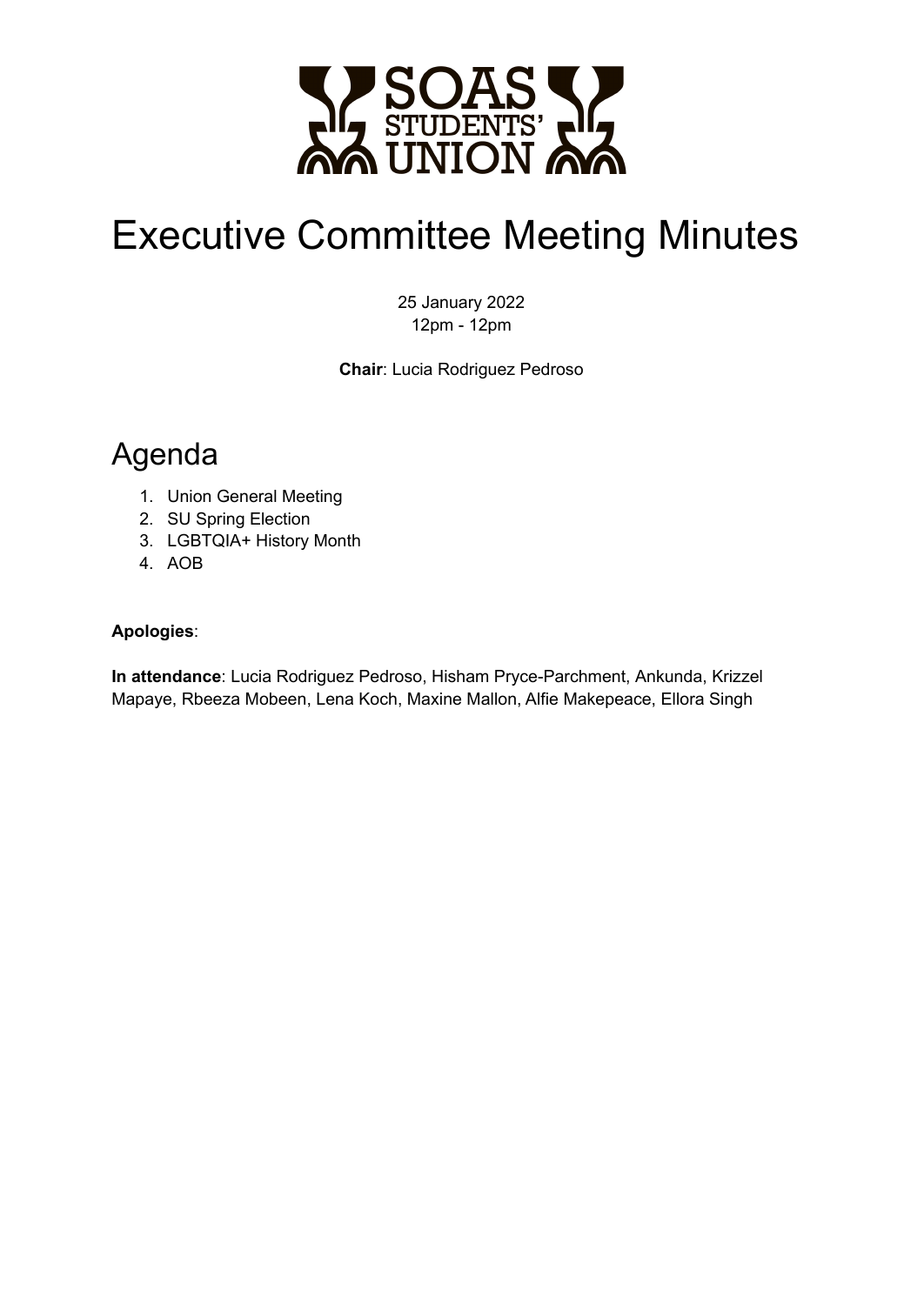#### 1. Union General Meeting

**Jack**: Our term 2 Union General Meeting will be taking place on Thursday 10th February. If anyone has anything they'd like to propose for this meeting please make sure you submit your proposal by 12pm Thursday 3rtd February. The meeting will be held online again with the same external Chair as per our last meeting.

### 2. SU Spring Election

**Jack**: Nominations open for the SU Spring Election from Monday 7th February! If you're interested in running for a role you can start preparing your manifesto now, and if you know anyone you think would be a good fit for any of our roles please encourage them to apply! Students might ask you questions about your role or working in the SU; even if you're thinking of rerunning please give students honest and helpful answers and don't tell them you're thinking about rerunning as that could put them off - healthy competition is good. If anyone has any ideas for election engagement activities please do let me know! I'll be organising activities over the next few weeks and will be sending out emails to invite you all to take part, please do let me know if you'd like to be involved!

#### 3. LGBTQIA+ History Month

*A general discussion was had about the upcoming plans for LGBTQIA+ History Month, as led by Krizzel and Alfie. Krizzel encouraged all officers to plan events if they wanted to there was no need to go through them first. Ankunda also raised that there will be a late licence, themed to Queer Prom.*

#### 4. AOB

**Lucia**: TELSOC (Teaching and Learning Student Outcome Committee) have approved how exams will run this year for UG and PG courses. All exams will now be an open book, 3 question, 24 hour exam. There will be centralised marking guidelines which will be available to all students.

**Krizzel**: Will the university support disabled students with these changes? A group complaint was lodged last year as the university didn't include SIDs and SIPs for exams.

**Lucia**: SOAS is saying that the 24 hour period given is inclusive of extra time as you should only be spending 3 hours on the exam. They tried to introduce 48 hour exams but this resulted in too many clashes for those students and other issues (e.g. some students can't do an exam on Saturdays). The timeframe for exams is set by the Office for Students so SOAS can't extend the exam period.

*Lucia and Krizzel will take a report on this to SOAS Academic Board.*

**Arianna**: Part-time students are confused about what fees they need to pay and when; reminders from the school would be useful. Some students have also had their fees raised